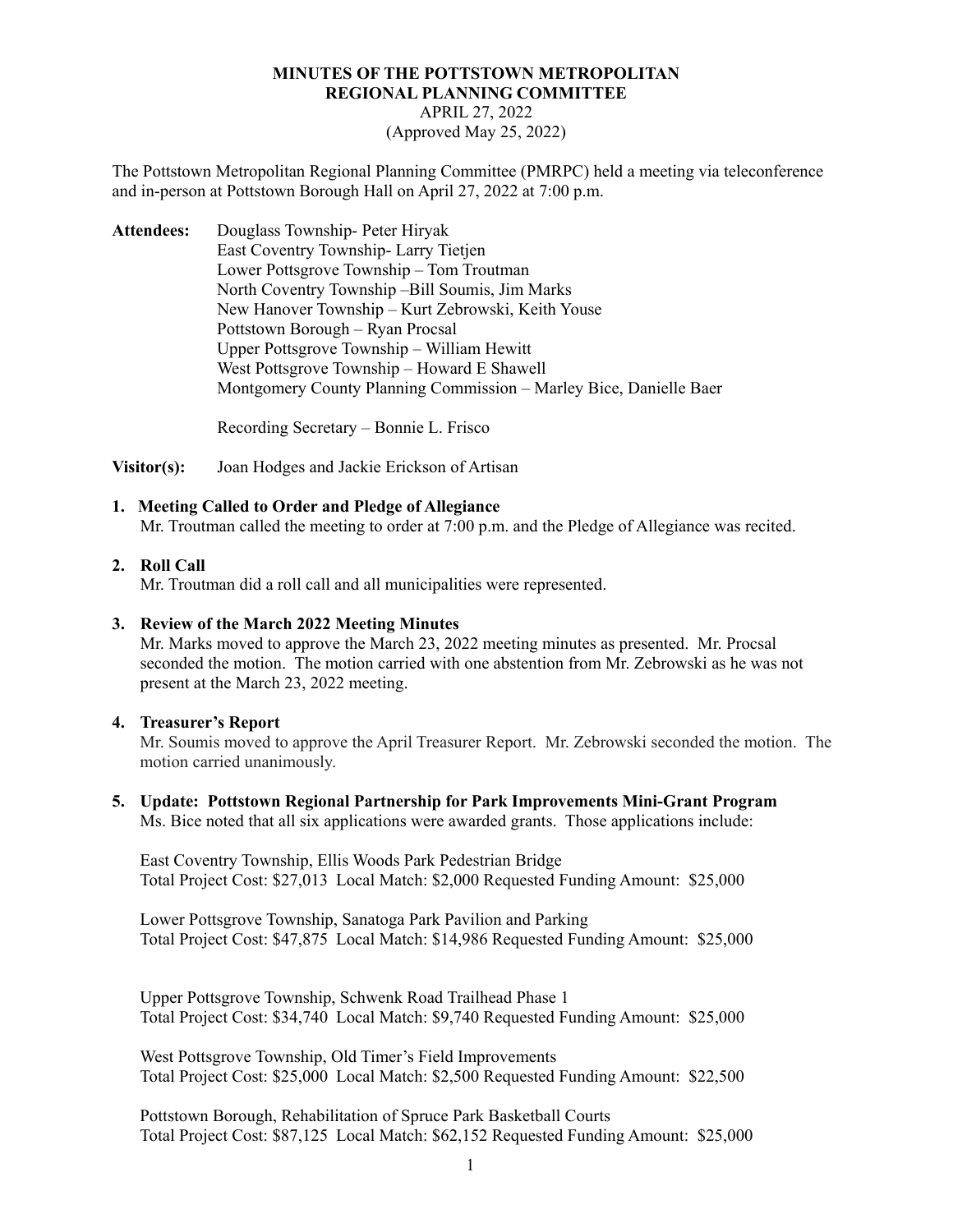Douglass Township, Douglass Park Playground Improvements. Total Project Cost: \$31,290 Local Match: \$6,290 Requested Funding Amount: \$25,000

## **6. Zoning Ordinance Consistency Reviews**

New Hanover Township – Various Zoning Map Amendments The New Hanover Township Zoning Map Amendments include:

- Change HI to LI, eliminating the HI District
- Expand R-2M District
- Change TN to R-15, eliminating remaining portion of TN District
- Change CB-2 to R-2M, eliminating CB-2 District
- Permit H11 Junkyard use in LI District

Mr. Youse moved that the proposed New Hanover Township Zoning Map Amendments are generally consistent with the Regional Comprehensive Plan. Mr. Marks seconded the motion. Motion carried unanimously.

## New Hanover Township – Junkyard Ordinance

The New Hanover Township proposed text amendment to the Junkyard Ordinance will revise Section 27-1502.3 to include H11 Junkyard as a use permitted by special exception in the LI District.

Mr. Youse moved that the proposed New Hanover Township Junkyard Ordinance text amendment is generally consistent with the Regional Comprehensive Plan. Mr. Procsal seconded the motion. Motion carried unanimously.

Jackie Erickson, equitable owner of the Gilbertsville Golf Club, noted concern of the zoning map amendments proposed by New Hanover Township. The item to be discussed directly with New Hanover Township.

## **7. Municipal Updates**

## Douglass Township

Mr. Hiryak noted the EMS building is completed inside and the Fire Company and EMS are transitioning into the new building. Noted were the plans for the medical building at Grosser Road and Route 100 and the plans will be coming to the PMPRC for review.

#### East Coventry Township

Mr. Tietjen noted Coventry Chase Townhome project has received plan approval.

#### Lower Pottsgrove Township

Mr. Troutman noted Sanatoga Green is under way.

#### New Hanover Township

Mr. Zebrowski noted that New Hanover Square Road bridge is under construction.

#### North Coventry Township

Mr. Marks noted the two bridges (one on Route 724 and one on Creek Road) that have not been fixed yet. The Route 724 bridge is PADOT's responsibility. Mr. Marks noted that the 62-unit project at Route 100 and East Cedarville Road has issues with the plans and a meeting is to be held with staff and the developer. The Coventry Mall is doing a major redevelopment but have not submitted plans as of yet.

#### Pottstown Borough

Mr. Procsal noted there is nothing additional to report for Pottstown Borough.